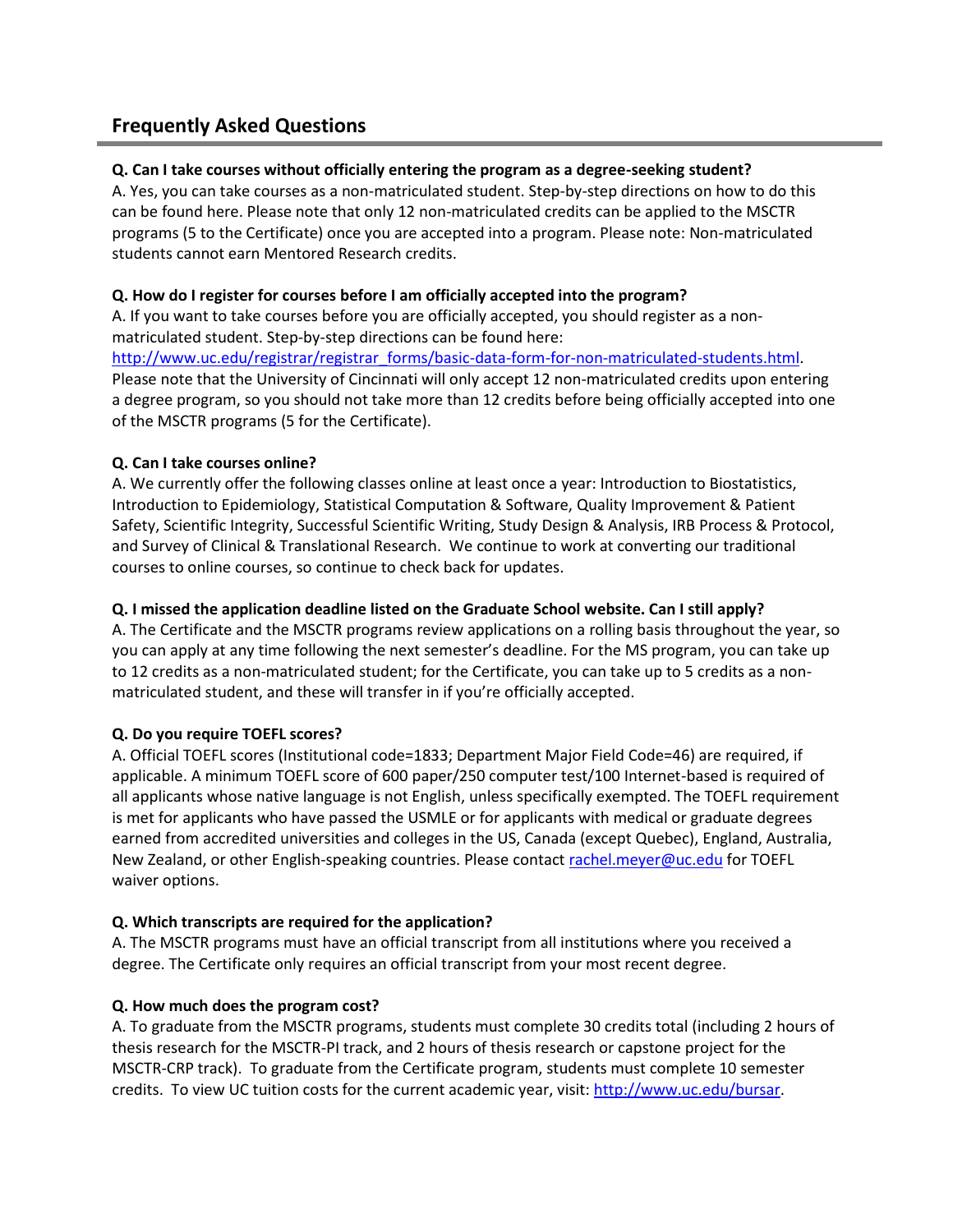## **Q. Where can I find the class call numbers I need for registration?**

A. Go to [www.onestop.uc.edu,](http://www.onestop.uc.edu/) and click on "View Class Offerings." Choose the term, college, and discipline in which you're interested, and you should see information on all the classes currently offered, including course number, call number, and number of credits.

## **Q. What are the Graduation Certificate in CTR requirements?**

A. Students must complete 3 required courses for a total of 6-7 credit hours: Introduction to Epidemiology (online-summer & in-person-fall and spring), Introduction to Biostatistics (online-summer and spring & in-person-fall), and Scientific Integrity/Ethics in Research (online-summer & in-personspring) and any 3-4 credit hours of elective courses for a total of 10 credit hours.

## **Q. Can I complete the Graduate Certificate in CTR online?**

A. Although the Certificate can be completed entirely online, summer semester is the only term in which we currently offer a full online curriculum and not all CTR classes are offered online. In general, one or two online classes are offered in the fall and spring semesters. Students are welcome to take a mix of both online and in-seat classes to best fit their schedule, interests, and timeline for completion.

### **Q. How do online classes work?**

A. All online classes are housed on Blackboard, UC's online learning site, at canopy.uc.edu. Students should log in to Blackboard using their UC central log in and check their course sites daily for course announcements, assignments, and other postings. Most online classes are made up of a series of modules, lectures with accompanying PowerPoints, audio, and/or video.

# **Q. Can my independent research count toward the Graduate Certificate in CTR?**

A. Yes, some students may be eligible to register for up to 2 credit hours of Mentored Research, which will count toward their Certificate electives. The Mentored Research course requires students to submit a pre-approval form before registering and a verification form at the end of the semester. Mentored Research projects must be supervised by the student's research advisor.

### **Q. What is the "summer intensive" term?**

A. Our summer intensive term is an 8-week summer session which students can complete all required 10 credit hours of the Certificate entirely online.

### **Q. Do I have to complete the Graduate Certificate in CTR in one semester?**

A. No, students are welcome to sign up for as few or as many classes as they can accommodate each semester. Students will remain in good standing with the university as long as they finish the program within five years.

### **Q. How do I set up bill payment for my employer-sponsored aid or tuition remission benefit?**

A. Students whose fellowship programs or employers are paying their tuition or who are eligible for tuition remission can contact the Bursar's Office at **[bursar@uc.edu](mailto:bursar@uc.edu)** or visit http://www.uc.edu/bursar/paying your bill.html to set up a payment plan.

### **Q. How do I apply to graduate?**

A. Students should fill out an online graduation application before the beginning of the term they want to graduate. Applications are available online at [https://gradapps.uc.edu/RoadmapInt/.](https://ucmail.uc.edu/owa/redir.aspx?SURL=s-plOVzR8O1c4eSiW757OD6lkcPpJZ-OGpZBYcZvLYfIRCWI7nDSCGgAdAB0AHAAcwA6AC8ALwBnAHIAYQBkAGEAcABwAHMALgB1AGMALgBlAGQAdQAvAFIAbwBhAGQAbQBhAHAASQBuAHQALwA.&URL=https%3a%2f%2fgradapps.uc.edu%2fRoadmapInt%2f) At the end of